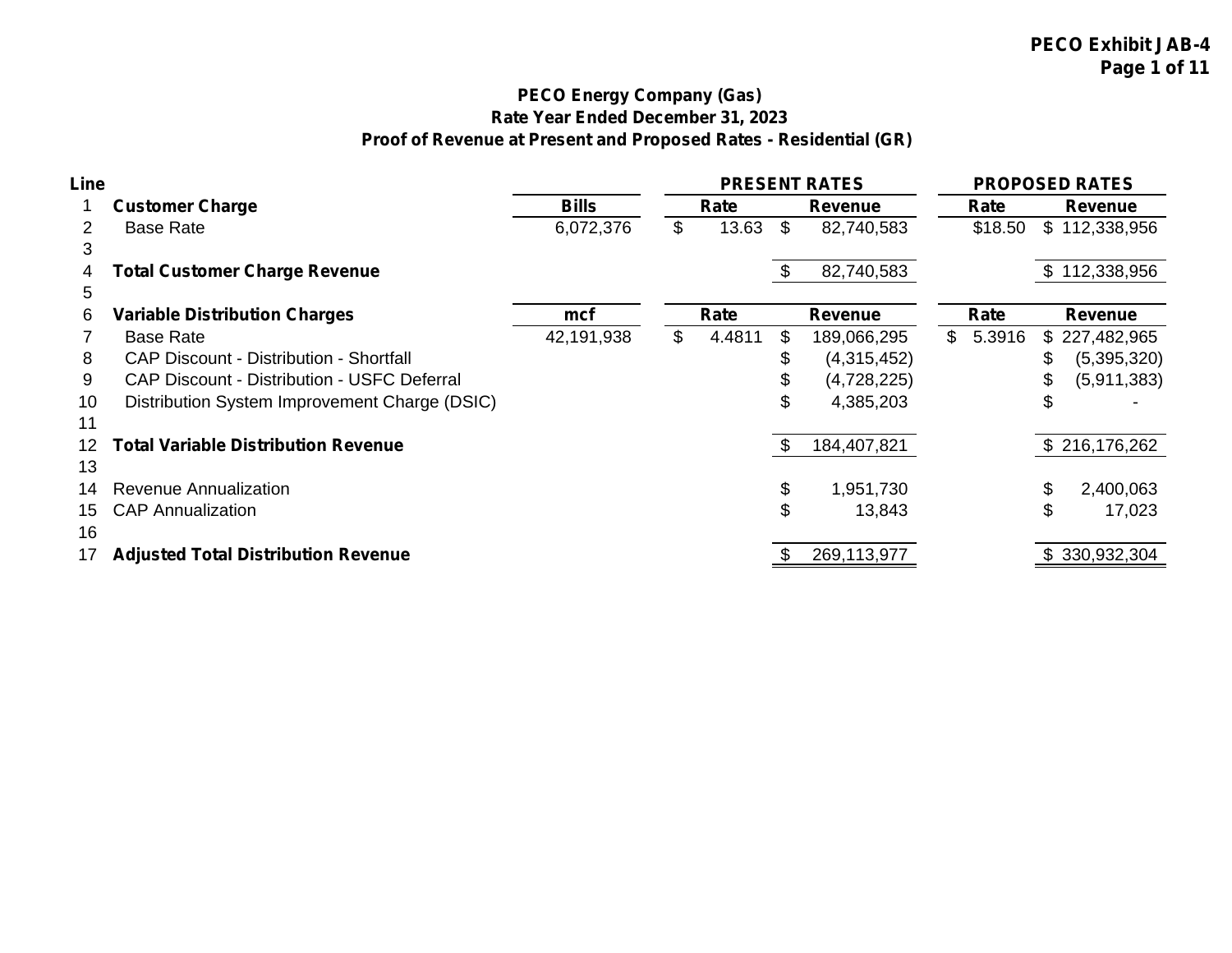# **PECO Energy Company (Gas) Rate Year Ended December 31, 2023 Proof of Revenue at Present and Proposed Rates - General Service Commercial & Industrial (GC)**

| Line |                                                   |              |          |      | <b>PRESENT RATES</b> |              |              | <b>PROPOSED RATES</b> |
|------|---------------------------------------------------|--------------|----------|------|----------------------|--------------|--------------|-----------------------|
|      | <b>Customer Charge</b>                            | <b>Bills</b> | Rate     |      | <b>Revenue</b>       | Rate         |              | Revenue               |
|      | <b>Base Rate</b>                                  | 540,485      | 28.55    | \$   | 15,430,847           | \$38.82      | $\mathbb{S}$ | 20,981,628            |
| 3    |                                                   |              |          |      |                      |              |              |                       |
| 4    | <b>Total Customer Charge Revenue</b>              |              |          | - \$ | 15,430,847           |              | \$           | 20,981,628            |
| 5    |                                                   |              |          |      |                      |              |              |                       |
| 6    | <b>Variable Distribution Charges</b>              | mcf          | Rate     |      | <b>Revenue</b>       | Rate         |              | Revenue               |
|      | Base Rate - First 200 mcf                         | 15,507,200   | \$3.9548 | \$.  | 61,327,873           | \$<br>4.4439 | \$           | 68,912,170            |
| 8    | Base Rate - Over 200 mcf                          | 6,837,839    | \$2.9798 |      | 20,375,392           | \$<br>3.3483 | \$           | 22,895,231            |
| 9    |                                                   |              |          |      |                      |              |              |                       |
| 10   | Distribution System Improvement Charge (DSIC)     |              |          | \$   | 1,990,656            |              | \$           |                       |
| 11   |                                                   |              |          |      |                      |              |              |                       |
| 12   | <b>Total Variable Distribution Charge Revenue</b> |              |          | - \$ | 83,693,921           |              | -\$          | 91,807,401            |
| 13   |                                                   |              |          |      |                      |              |              |                       |
| 14   | Annualization                                     |              |          | \$   | 725,301              |              | \$           | 825,283               |
| 15   |                                                   |              |          |      |                      |              |              |                       |
| 16   | <b>Adjusted Total Distribution Revenue</b>        |              |          |      | 99,850,069           |              |              | \$113,614,312         |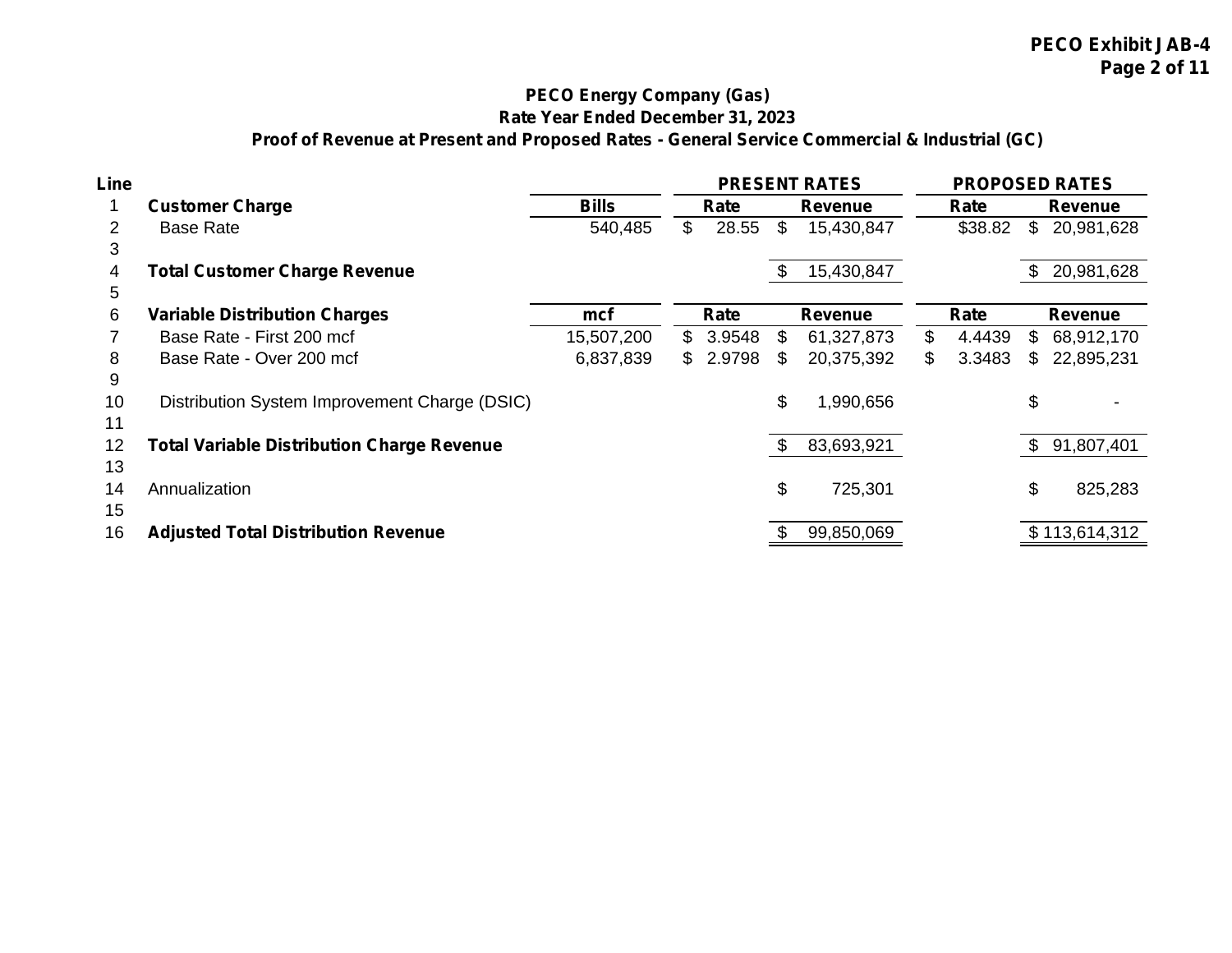# **PECO Energy Company (Gas) Rate Year Ended December 31, 2023 Proof of Revenue at Present and Proposed Rates - Outdoor Lighting (OL)**

| Line           |                                                                  |                | <b>PRESENT RATES</b> |     |                | <b>PROPOSED RATES</b> |      |                |
|----------------|------------------------------------------------------------------|----------------|----------------------|-----|----------------|-----------------------|------|----------------|
|                | <b>Manufacturer-Rated Input to Lighting Devices (lamp-based)</b> | <b>Units</b>   | Rate                 |     | <b>Revenue</b> | Rate                  |      | <b>Revenue</b> |
| $\overline{2}$ | When NOT in Conjunction With Service Under Other Gas Rates       |                |                      |     |                |                       |      |                |
| 3              | Up to 1,999 Btu/Hr                                               | 24             | \$<br>7.3700         | -\$ | 177            | \$<br>9.0768          | - \$ | 218            |
|                | 2,000-2,499 Btu/Hr                                               | 12             | \$<br>8.5738         | -S  | 103            | \$<br>10.5594         | \$   | 127            |
| 5              | 2,500-2,999 Btu/Hr                                               |                | \$<br>9.6241         |     |                | \$<br>11.8530         | \$   |                |
| 6              | 3,000-3,499 Btu/Hr                                               | $\blacksquare$ | \$<br>10.7443        |     |                | \$<br>13.2326         | S.   |                |
|                |                                                                  |                |                      |     | 280            |                       |      | 345            |
| 8              | When in Conjunction With Service Under Other Gas Rates           |                |                      |     |                |                       |      |                |
| 9              | Up to 1,999 Btu/Hr                                               | 12             | \$<br>3.6678         | \$. | 44             | \$<br>4.5172          | -S   | 54             |
| 10             | 2,000-2,499 Btu/Hr                                               |                | \$<br>4.8993         | \$. |                | \$<br>6.0339          | \$   |                |
| 11             | 2,500-2,999 Btu/Hr                                               |                | \$<br>5.9358         | SS. |                | \$<br>7.3105          | S.   |                |
| 12             | 3,000-3,499 Btu/Hr                                               | 12             | \$<br>7.0695         | -SS | 85             | \$<br>8.7068          | - \$ | 104            |
| 13             |                                                                  |                |                      |     | 129            |                       |      | 158            |
| 14             |                                                                  |                |                      |     |                |                       |      |                |
| 15             | Distribution System Improvement Charge (DSIC)                    |                |                      | \$  | 33             |                       | \$   |                |
| 16             |                                                                  |                |                      |     |                |                       |      |                |
| 17             | <b>Total Lamp-Based Distribution Revenue</b>                     |                |                      |     | 442            |                       |      | 503            |
| 18             |                                                                  |                |                      |     |                |                       |      |                |
| 19             | Annualization                                                    |                |                      | \$  | 12             |                       | \$   | 14             |
| 20             |                                                                  |                |                      |     |                |                       |      |                |
| 21             | <b>Adjusted Total Distribution Revenue</b>                       |                |                      |     | 454            |                       |      | 517            |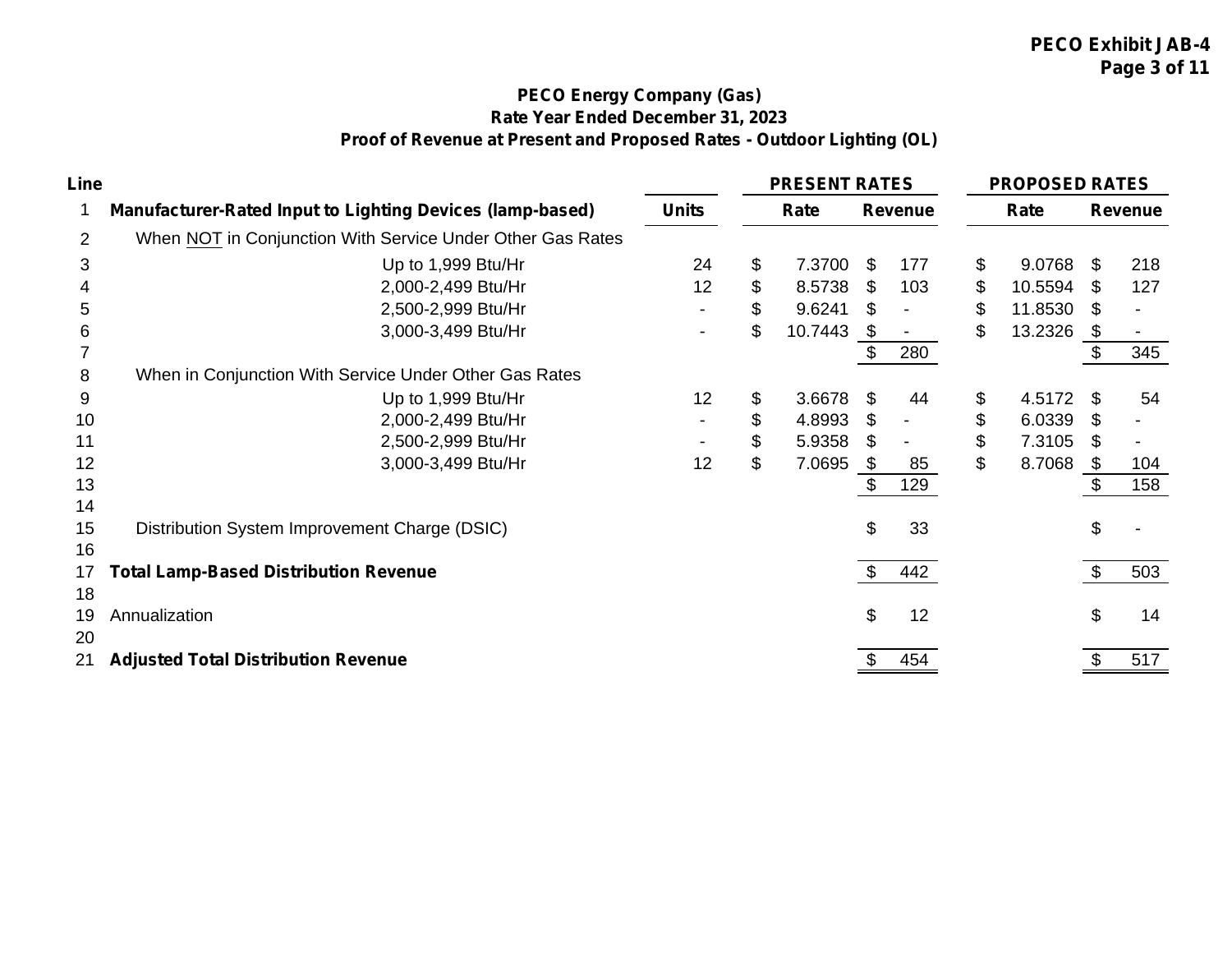# **PECO Energy Company (Gas) Rate Year Ended December 31, 2023 Proof of Revenue at Present and Proposed Rates - Large Load Factor (L)**

| Line |                                                   |              |                | <b>PRESENT RATES</b> |     |                | <b>PROPOSED RATES</b> |     |                |
|------|---------------------------------------------------|--------------|----------------|----------------------|-----|----------------|-----------------------|-----|----------------|
|      | <b>Customer Charge</b>                            | <b>Bills</b> |                | Rate                 |     | Revenue        | Rate                  |     | Revenue        |
|      | <b>Base Rate</b>                                  | 60           | $\mathbb{S}^-$ | 260.00               | \$  | 15,600         | \$260.00              | \$  | 15,600         |
| 3    |                                                   |              |                |                      |     |                |                       |     |                |
| 4    | <b>Total Customer Charge Revenue</b>              |              |                |                      |     | 15,600         |                       | Ъ   | 15,600         |
| 5    |                                                   |              |                |                      |     |                |                       |     |                |
| 6    | <b>Variable Distribution Charges (mcf-based)</b>  | mcf          |                | Rate                 |     | <b>Revenue</b> | Rate                  |     | <b>Revenue</b> |
|      | Base Rate - First 50% of usage                    | 6,428        |                | \$7.1491             | \$. | 45,953         | \$7.3232              | \$. | 47,072         |
| 8    | Base Rate - Additional usage                      | 6,428        | S.             | 2.1715               | \$. | 13,958         | \$2.2244              | S   | 14,298         |
| 9    |                                                   |              |                |                      |     |                |                       |     |                |
| 10   | Distribution System Improvement Charge (DSIC)     |              |                |                      | \$  | 1,459          |                       | \$  |                |
| 11   |                                                   |              |                |                      |     |                |                       |     |                |
| 12   | <b>Total Variable Distribution Charge Revenue</b> |              |                |                      |     | 61,370         |                       | \$. | 61,370         |
| 13   |                                                   |              |                |                      |     |                |                       |     |                |
| 14   | Annualization                                     |              |                |                      | \$  | 50             |                       | \$  | 50             |
| 15   |                                                   |              |                |                      |     |                |                       |     |                |
| 16   | <b>Adjusted Total Distribution Revenue</b>        |              |                |                      |     | 77,020         |                       |     | 77,020         |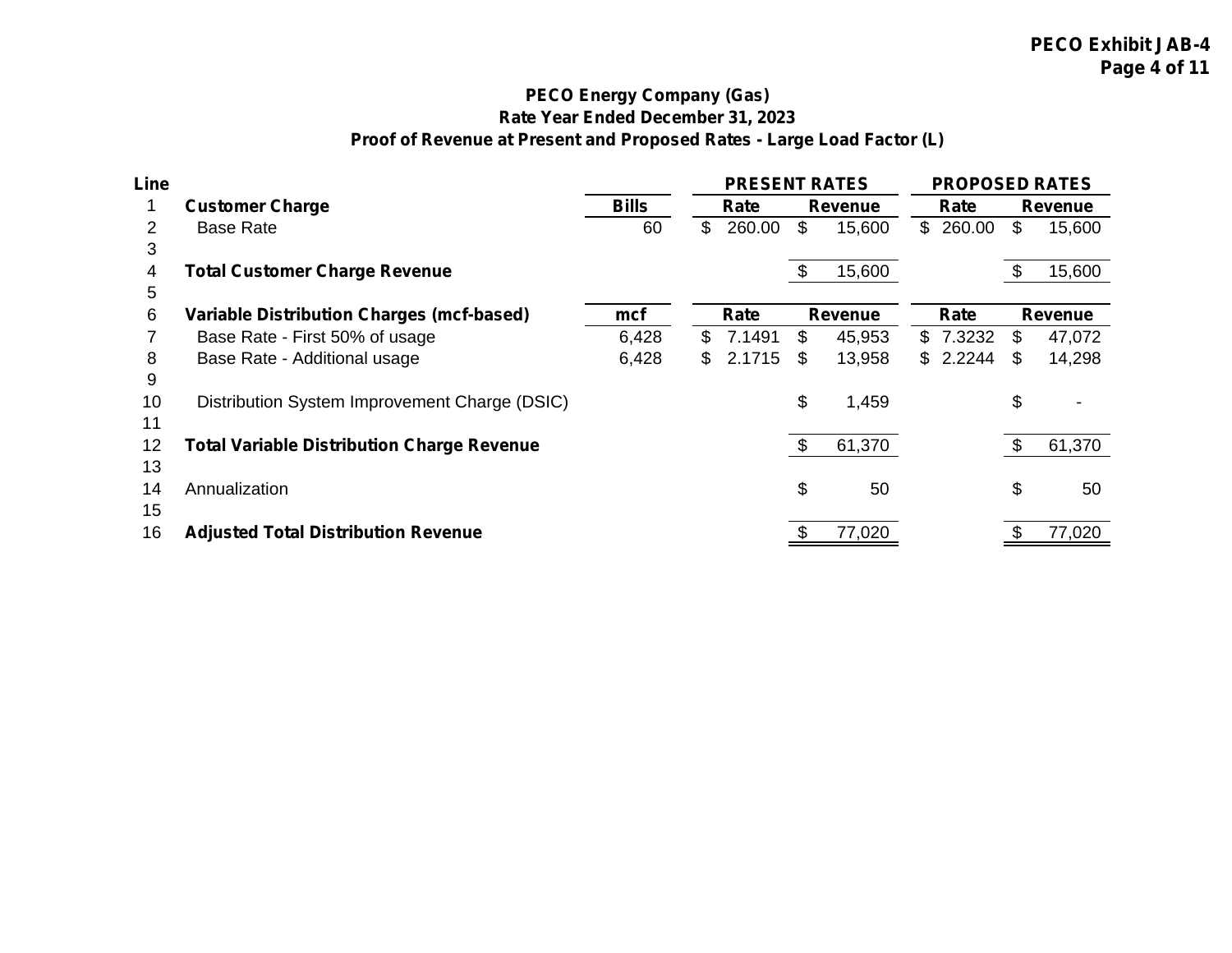# **PECO Energy Company (Gas) Rate Year Ended December 31, 2023 Proof of Revenue at Present and Proposed Rates - Motor Vehicles - Firm (MV-F)**

| Line |                                                   |              | <b>PRESENT RATES</b> |                | <b>PROPOSED RATES</b> |               |
|------|---------------------------------------------------|--------------|----------------------|----------------|-----------------------|---------------|
|      | <b>Customer Charge</b>                            | <b>Bills</b> | Rate                 | Revenue        | Rate                  | Revenue       |
| 2    | <b>Base Rate</b>                                  | 180          | \$<br>36.65          | \$<br>6,597    | \$49.84               | \$<br>8,971   |
| 3    |                                                   |              |                      |                |                       |               |
| 4    | <b>Total Customer Charge Revenue</b>              |              |                      | 6,597          |                       | 8,971         |
| 5    |                                                   |              |                      |                |                       |               |
| 6    | <b>Variable Distribution Charges</b>              | mcf          | Rate                 | <b>Revenue</b> | Rate                  | Revenue       |
|      | <b>Base Rate</b>                                  | 461,670      | \$<br>0.9653         | \$<br>445,650  | \$<br>1.0913          | \$<br>503,802 |
| 8    |                                                   |              |                      |                |                       |               |
| 9    | Distribution System Improvement Charge (DSIC)     |              |                      | \$<br>10,924   |                       | \$            |
| 10   |                                                   |              |                      |                |                       |               |
| 11   | <b>Total Variable Distribution Charge Revenue</b> |              |                      | 456,574        |                       | 503,802       |
| 12   |                                                   |              |                      |                |                       |               |
| 13   | Annualization                                     |              |                      | \$<br>406      |                       | \$<br>449     |
| 14   |                                                   |              |                      |                |                       |               |
| 15   | <b>Adjusted Total Distribution Revenue</b>        |              |                      | 463,577        |                       | 513,222       |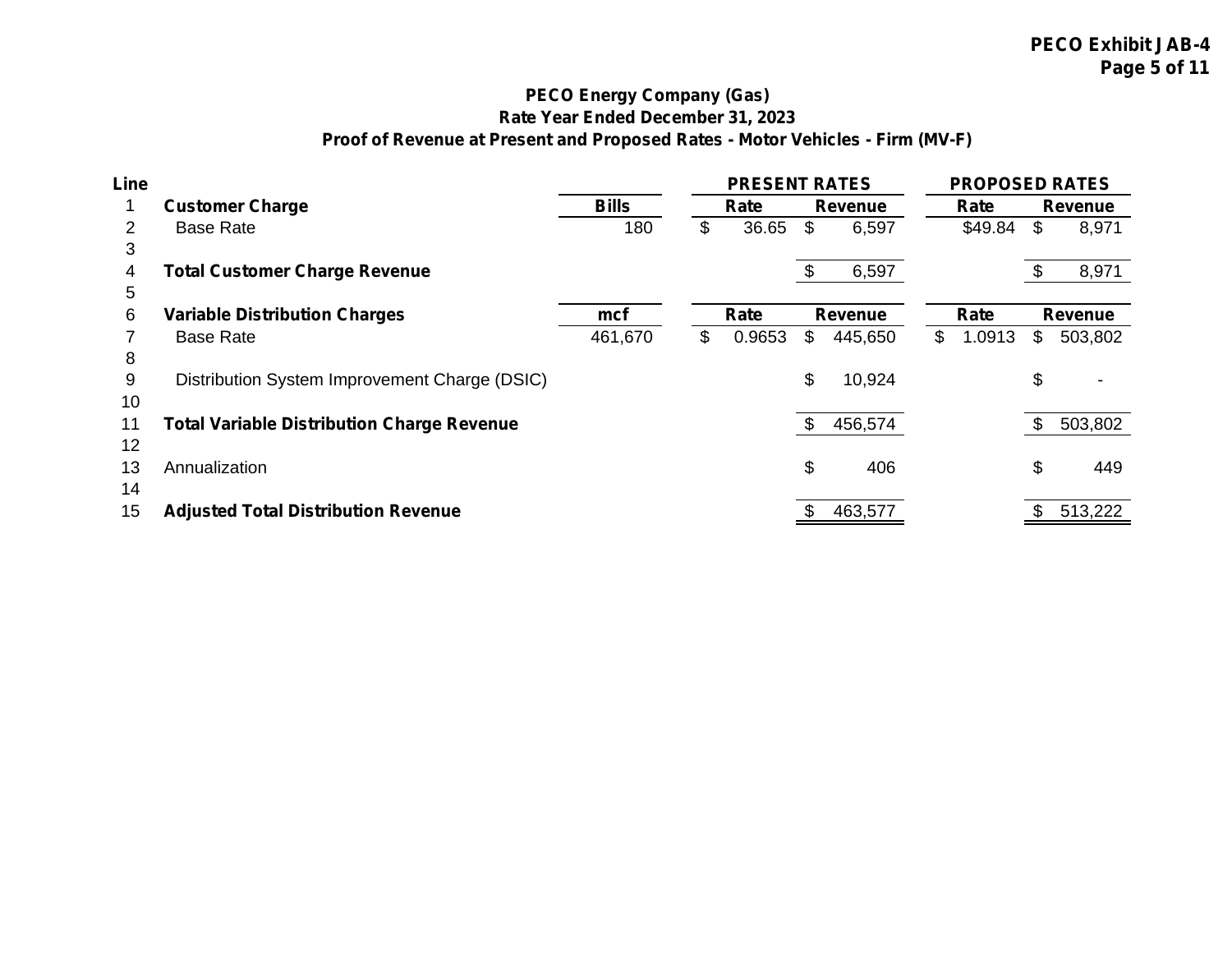## **PECO Energy Company (Gas) Rate Year Ended December 31, 2023 Proof of Revenue at Present and Proposed Rates - Motor Vehicles - Interruptible (MV-I)**

| Line |                                                   |              |              | <b>PRESENT RATES</b> |      |                | <b>PROPOSED RATES</b> |                |
|------|---------------------------------------------------|--------------|--------------|----------------------|------|----------------|-----------------------|----------------|
|      | <b>Customer Charge</b>                            | <b>Bills</b> |              | Rate                 |      | <b>Revenue</b> | Rate                  | <b>Revenue</b> |
|      | <b>Base Rate</b>                                  | 12           | \$           | 36.65                | \$   | 440            | \$49.84               | \$<br>598      |
| 3    |                                                   |              |              |                      |      |                |                       |                |
| 4    | <b>Total Customer Charge Revenue</b>              |              |              |                      | - \$ | 440            |                       | 598            |
| 5    |                                                   |              |              |                      |      |                |                       |                |
| 6    | <b>Variable Distribution Charges</b>              | mcf          |              | Rate                 |      | Revenue        | Rate                  | <b>Revenue</b> |
|      | Flex Rate*                                        | 421          | $\mathbb{S}$ | 2.9798               | \$   | 1,255          | \$2.6645              | \$<br>1,122    |
| 8    |                                                   |              |              |                      |      |                |                       |                |
| 9    | Distribution System Improvement Charge (DSIC)     |              |              |                      | \$   | 25             |                       | \$<br>۰        |
| 10   |                                                   |              |              |                      |      |                |                       |                |
| 11   | <b>Total Variable Distribution Charge Revenue</b> |              |              |                      |      | 1,280          |                       | 1,122          |
| 12   |                                                   |              |              |                      |      |                |                       |                |
| 13   | Annualization                                     |              |              |                      | \$   |                |                       | \$<br>1        |
| 14   |                                                   |              |              |                      |      |                |                       |                |
| 15   | <b>Adjusted Total Distribution Revenue</b>        |              |              |                      |      | 1,721          |                       | 1,721          |
| 16   |                                                   |              |              |                      |      |                |                       |                |

*\*Flex Rate fluctuates month-to-month based on the cost of alternative fuels*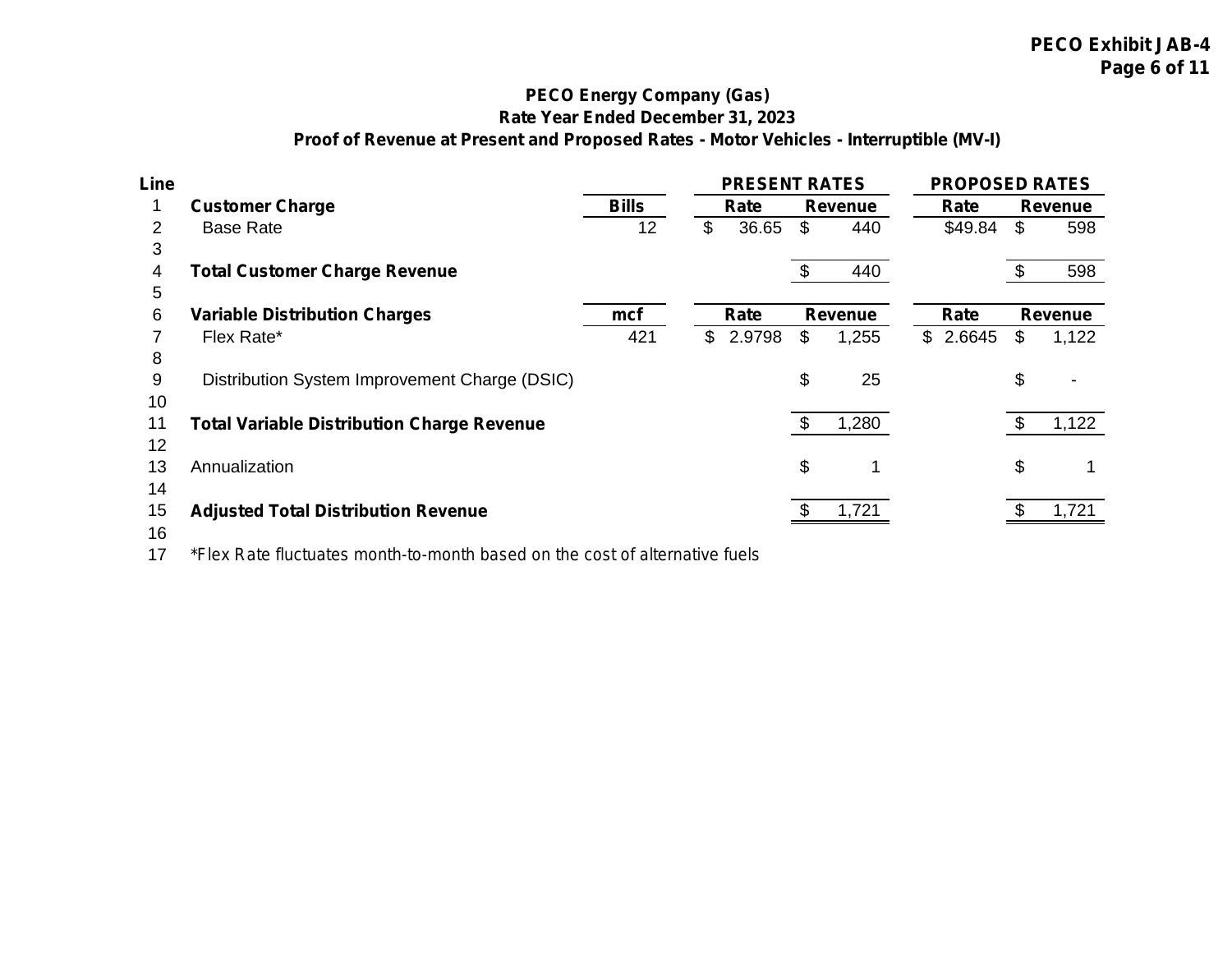## **PECO Energy Company (Gas) Rate Year Ended December 31, 2023 Proof of Revenue at Present and Proposed Rates - Interruptible Service (IS)**

| Line |                                                   |              | <b>PRESENT RATES</b> |    |                | <b>PROPOSED RATES</b> |             |
|------|---------------------------------------------------|--------------|----------------------|----|----------------|-----------------------|-------------|
|      | <b>Customer Charge</b>                            | <b>Bills</b> | Rate                 |    | Revenue        | Rate                  | Revenue     |
| 2    | <b>Base Rate</b>                                  | 12           | \$<br>217.89         | \$ | 2,615          | \$217.89              | \$<br>2,615 |
| 3    |                                                   |              |                      |    |                |                       |             |
| 4    | <b>Total Customer Charge Revenue</b>              |              |                      | S  | 2,615          |                       | 2,615       |
| 5    |                                                   |              |                      |    |                |                       |             |
| 6    | <b>Variable Distribution Charges</b>              | mcf          | Rate                 |    | <b>Revenue</b> | Rate                  | Revenue     |
|      | Flex Rate*                                        | 10,813       | \$<br>0.6908         | \$ | 7,470          | \$0.7077              | \$<br>7,653 |
| 8    |                                                   |              |                      |    |                |                       |             |
| 9    | Distribution System Improvement Charge (DSIC)     |              |                      | \$ | 183            |                       | \$<br>٠     |
| 10   |                                                   |              |                      |    |                |                       |             |
| 11   | <b>Total Variable Distribution Charge Revenue</b> |              |                      |    | 7,653          |                       | 7,653       |
| 12   |                                                   |              |                      |    |                |                       |             |
| 13   | <b>Total Distribution Revenue</b>                 |              |                      |    | 10,268         |                       | 10,268      |
| 14   |                                                   |              |                      |    |                |                       |             |

*\*Flex Rate fluctuates month-to-month based on the cost of alternative fuels*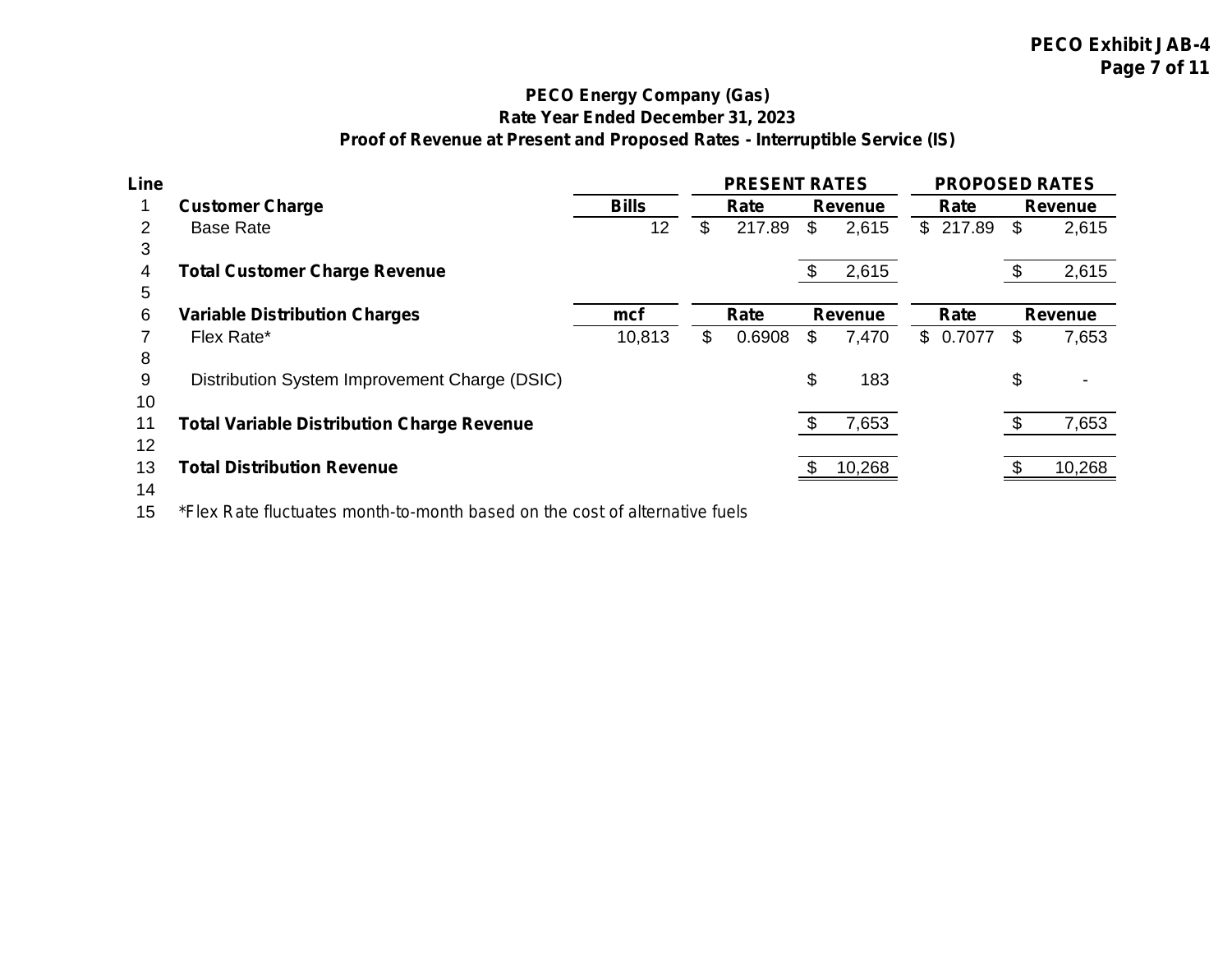## **PECO Energy Company (Gas) Rate Year Ended December 31, 2023 Proof of Revenue at Present and Proposed Rates - Temperature Controlled Service (TCS)**

| Line |                                                   |              | <b>PRESENT RATES</b> |      |                | <b>PROPOSED RATES</b> |     |           |
|------|---------------------------------------------------|--------------|----------------------|------|----------------|-----------------------|-----|-----------|
|      | <b>Customer Charge</b>                            | <b>Bills</b> | Rate                 |      | Revenue        | Rate                  |     | Revenue   |
| 2    | <b>Base Rate</b>                                  | 267          | \$125.00             | \$   | 33,375         | \$147.93              | \$  | 39,496    |
| 3    |                                                   |              |                      |      |                |                       |     |           |
| 4    | <b>Total Customer Charge Revenue</b>              |              |                      | - \$ | 33,375         |                       |     | 39,496    |
| 5    |                                                   |              |                      |      |                |                       |     |           |
| 6    | <b>Variable Distribution Charges</b>              | mcf          | Rate                 |      | <b>Revenue</b> | Rate                  |     | Revenue   |
|      | Flex Rate*                                        | 153,121      | \$2.7832             | \$   | 426,166        | \$2.8111              |     | \$430,434 |
| 8    |                                                   |              |                      |      |                |                       |     |           |
| 9    | Distribution System Improvement Charge (DSIC)     |              |                      | \$   | 10,389         |                       | \$  |           |
| 10   |                                                   |              |                      |      |                |                       |     |           |
| 11   | <b>Total Variable Distribution Charge Revenue</b> |              |                      | -SS  | 436,555        |                       | -SS | 430,434   |
| 12   |                                                   |              |                      |      |                |                       |     |           |
| 13   | Annualization                                     |              |                      | \$   | (25, 783)      |                       | \$  | (25, 783) |
| 14   |                                                   |              |                      |      |                |                       |     |           |
| 15   | <b>Adjusted Total Distribution Revenue</b>        |              |                      |      | 444,147        |                       |     | 444,147   |
| 16   |                                                   |              |                      |      |                |                       |     |           |

*\*Flex Rate fluctuates month-to-month based on the cost of alternative fuels*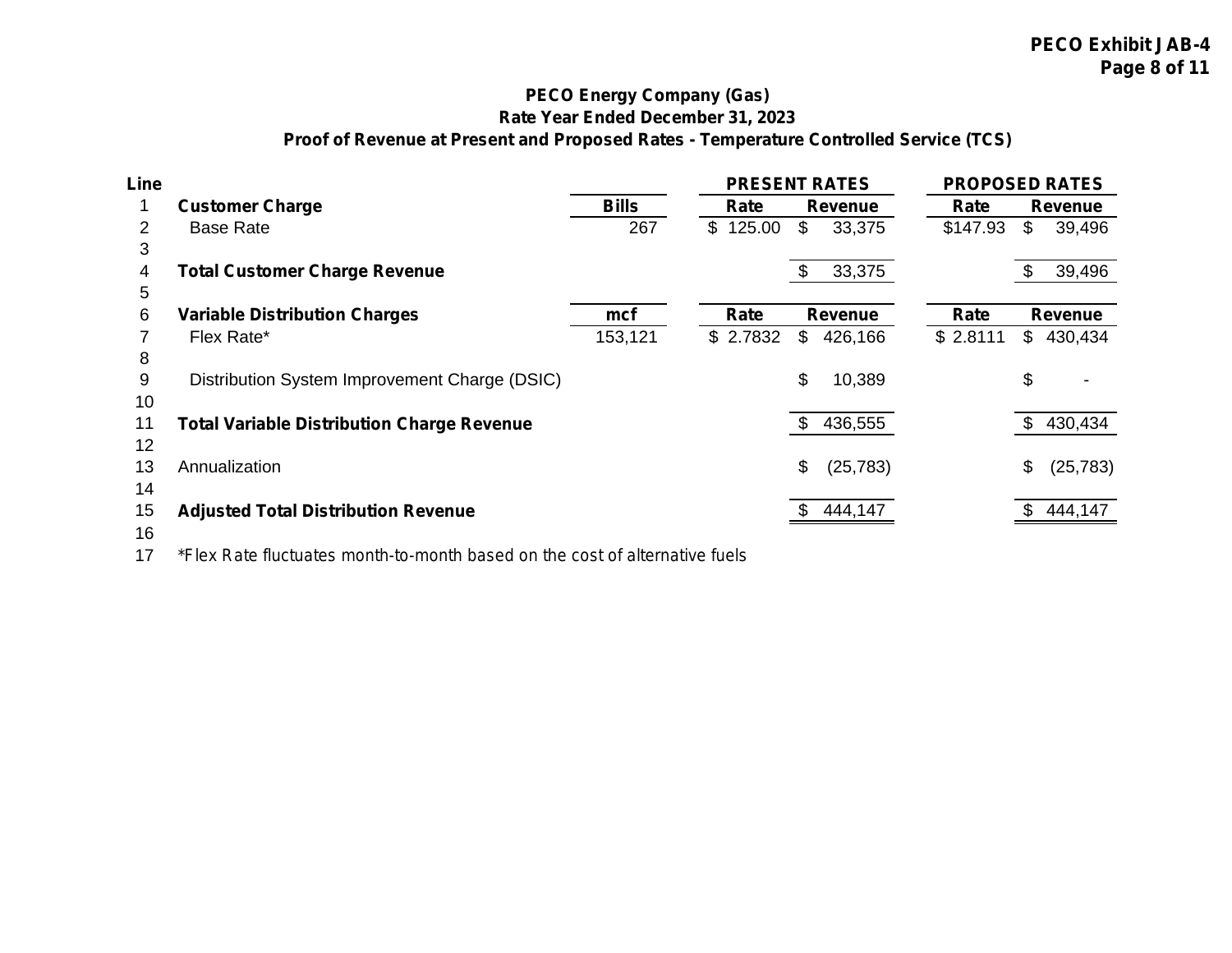#### **PECO Energy Company (Gas) Rate Year Ended December 31, 2023 Proof of Revenue at Present and Proposed Rates - Gas Transportation Service - Interruptible (TS-I)**

| Line           |                                      |              | <b>PRESENT RATES</b> |                      | <b>PROPOSED RATES</b> |                           |                |
|----------------|--------------------------------------|--------------|----------------------|----------------------|-----------------------|---------------------------|----------------|
| $\mathbf{1}$   | <b>Customer Charges</b>              | <b>Bills</b> | Rate                 | Revenue              | Rate                  |                           | Revenue        |
| 2              | No backup                            |              |                      |                      |                       |                           |                |
| 3              | $>= 18,000$ mcf annually             | 924          | \$<br>277.21         | \$<br>256,142        | \$<br>379.36          | \$                        | 350,527        |
| 4              | < 18,000 mcf annually                | 1,284        | \$<br>233.00         | \$<br>299,172        | \$<br>318.86          | \$                        | 409,416        |
| 5              |                                      |              |                      |                      |                       |                           |                |
| 6              | Rate L backup                        |              |                      |                      |                       |                           |                |
| $\overline{7}$ | $>= 18,000$ mcf annually             | 300          |                      |                      |                       |                           |                |
| 8              | <b>TS-I Base Rate</b>                |              | \$<br>277.21         | \$<br>83,163         | \$<br>379.36          | \$                        | 113,807        |
| 9              | TS-F Duel Fuel                       |              | \$<br>116.00         | \$<br>34,800         | \$<br>159.00          | $\boldsymbol{\mathsf{S}}$ | 47,700         |
| 10             | < 18,000 mcf annually                |              |                      |                      |                       |                           |                |
| 11             | <b>TS-I Base Rate</b>                |              | \$<br>233.00         | \$                   | \$<br>318.86          | \$                        |                |
| 12             | <b>TS-F Duel Fuel</b>                |              | \$<br>116.00         | \$<br>÷,             | \$<br>159.00          | \$                        |                |
| 13             |                                      |              |                      |                      |                       |                           |                |
| 14             | Rate GC backup                       |              |                      |                      |                       |                           |                |
| 15             | $>= 18,000$ mcf annually             | 84           |                      |                      |                       |                           |                |
| 16             | TS-I Base Rate                       |              | \$<br>277.21         | \$<br>23,286         | \$<br>379.36          | \$                        | 31,866         |
| 17             | <b>TS-F Duel Fuel</b>                |              | \$<br>116.00         | \$<br>9,744          | \$<br>159.00          | \$                        | 13,356         |
| 18             | < 18,000 mcf annually                | 180          |                      |                      |                       |                           |                |
| 19             | TS-I Base Rate                       |              | \$<br>233.00         | \$<br>41,940         | \$<br>318.86          | \$                        | 57,395         |
| 20             | <b>TS-F Duel Fuel</b>                |              | \$<br>116.00         | \$<br>20,880         | \$<br>159.00          | \$                        | 28,620         |
| 21             |                                      |              |                      |                      |                       |                           |                |
| 22             | <b>Total Customer Charge Revenue</b> |              |                      | \$<br>769,127        |                       | \$                        | 1,052,687      |
| 23             |                                      |              |                      |                      |                       |                           |                |
| 24             | <b>Variable Distribution Charges</b> | mcf          | Rate                 | Revenue              | Rate                  |                           | Revenue        |
| 25             | No Backup                            |              |                      |                      |                       |                           |                |
| 26             | $>= 18,000$ mcf annually             | 5,107,122    | \$<br>0.8484         | \$<br>4,332,882      | \$<br>0.9036          | \$                        | 4,614,877      |
| 27             | < 18,000 mcf annually                | 770,171      | \$<br>1.5931         | \$<br>1,226,959      | \$<br>1.6968          | \$                        | 1,306,813      |
| 28             | <b>Negotiated Gas Sales</b>          | 5,851,376    | Negotiated           | \$<br>779,212        | Negotiated            | \$                        | 779,212        |
| 29             |                                      |              |                      |                      |                       |                           |                |
| 30             | Rate L Backup                        |              |                      |                      |                       |                           |                |
| 31             | $>= 18,000$ mcf annually             |              |                      |                      |                       |                           |                |
| 32             | Commodity TSI Mcf                    | 882,729      | \$<br>0.8484         | \$<br>748,907        | \$<br>0.9036          | \$                        | 797,648        |
| 33             | <b>Commodity TSF Mcf</b>             | 478,256      | \$<br>0.9267         | \$<br>443,199        | \$<br>1.2102          | \$                        | 578,792        |
| 34             | Additional Commodity (15 days TCQ)   | 98,723       | \$<br>0.9267         | \$<br>91,487         | \$<br>1.2102          | \$                        | 119,476        |
| 35             | < 18,000 mcf annually                |              |                      |                      |                       |                           |                |
| 36             | Commodity TSI Mcf                    |              | \$<br>1.5931         | \$<br>$\overline{a}$ | \$<br>1.6968          | \$                        | $\blacksquare$ |
| 37             | <b>Commodity TSF Mcf</b>             |              | \$<br>1.9416         | \$<br>÷,             | \$<br>2.5356          | \$                        |                |
| 38             | Additional Commodity (15 days TCQ)   |              | \$<br>1.9416         | \$                   | \$<br>2.5356          | \$                        |                |
| 39             |                                      |              |                      |                      |                       |                           |                |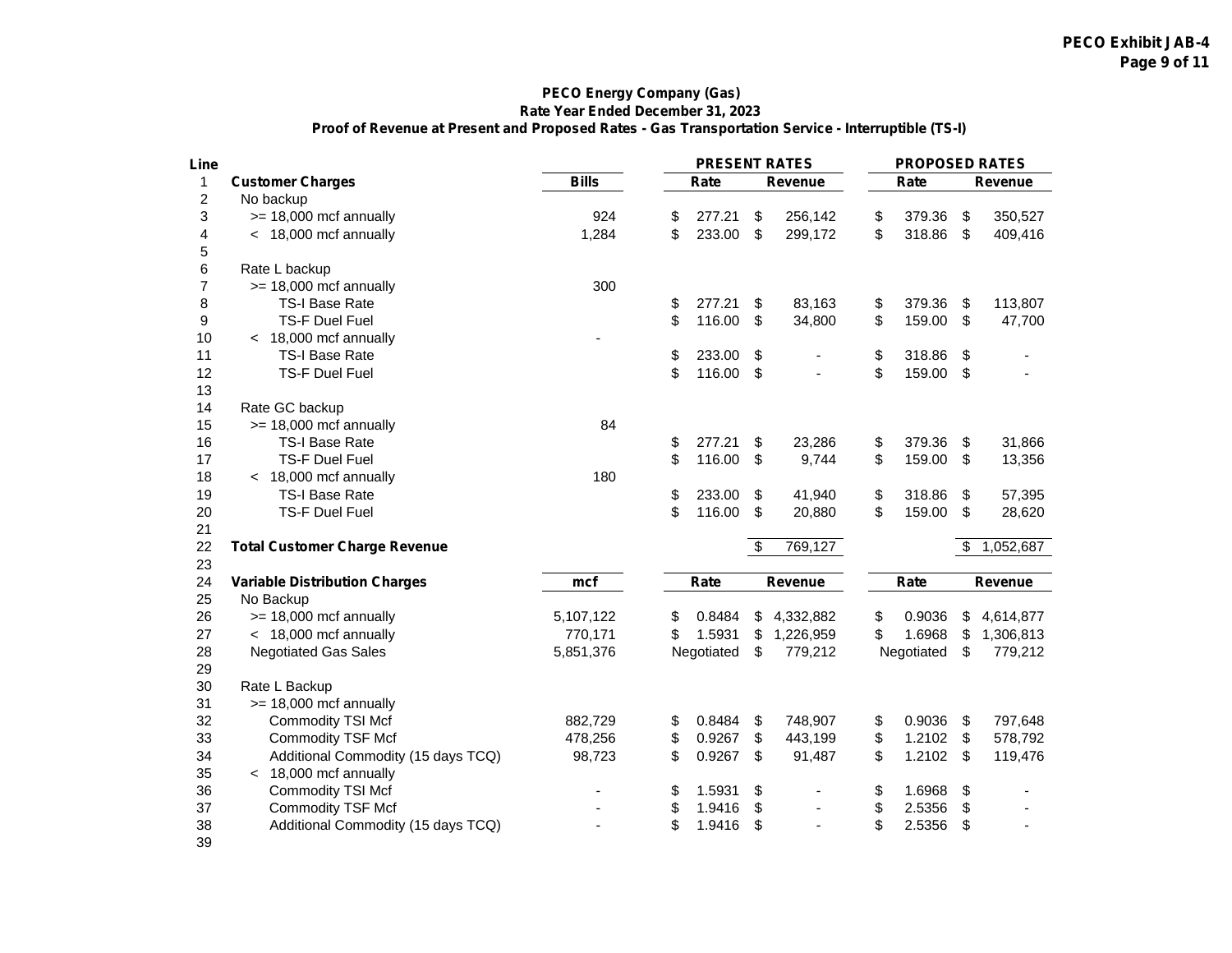#### **PECO Exhibit JAB-4 Page 10 of 11**

| Line |                                                                 |                   | <b>PRESENT RATES</b> |      |                | <b>PROPOSED RATES</b> |      |           |
|------|-----------------------------------------------------------------|-------------------|----------------------|------|----------------|-----------------------|------|-----------|
|      | <b>Variable Distribution Charges (continued)</b>                | <b>Bills</b>      | Rate                 |      | <b>Revenue</b> | Rate                  |      | Revenue   |
| 40   | Rate GC Backup                                                  |                   |                      |      |                |                       |      |           |
| 41   | $>= 18,000$ mcf annually                                        |                   |                      |      |                |                       |      |           |
| 42   | Commodity TSI Mcf                                               | 49,576            | \$<br>0.8484         | - \$ | 42,060         | \$<br>0.9036          | - \$ | 44,797    |
| 43   | <b>Commodity TSF Mcf</b>                                        | 32,986            | \$<br>0.9267         | \$.  | 30,568         | \$<br>1.2102          | - \$ | 39,920    |
| 44   | Additional Commodity (15 days TCQ)                              | 9,300             | \$<br>0.9267         | -S   | 8,618          | \$<br>1.2102          | - \$ | 11,255    |
| 45   | 18,000 mcf annually<br>$\prec$                                  |                   |                      |      |                |                       |      |           |
| 46   | Commodity TSI Mcf                                               | 101,883           | \$<br>1.5931         | S    | 162,310        | \$<br>1.6968          | - \$ | 172,873   |
| 47   | <b>Commodity TSF Mcf</b>                                        | 38,806            | \$<br>1.9416         | S    | 75,346         | \$<br>2.5356          | \$   | 98,398    |
| 48   | Additional Commodity (15 days TCQ)                              | 5,094             | \$<br>1.9416         | -SS  | 9,891          | \$<br>2.5356          | \$   | 12,917    |
| 49   |                                                                 |                   |                      |      |                |                       |      |           |
| 50   |                                                                 |                   |                      |      |                |                       |      |           |
| 51   | Distribution System Improvement Charge (DSIC)                   |                   |                      | \$   | 316,731        |                       | \$   |           |
| 52   |                                                                 |                   |                      |      |                |                       |      |           |
| 53   | <b>Balancing Charge</b>                                         | (credited to PGC) |                      | \$   | 277,324        |                       | \$   |           |
| 54   | <b>Standby Sales Demand Charge</b>                              | (credited to PGC) |                      | \$   | 38,187         |                       | \$   |           |
| 55   | <b>Standby Sales Commodity Charge</b>                           | (credited to PGC) |                      | \$   | 5,250          |                       | \$   |           |
| 56   | Distribution and Commodity Charge IS                            | (credited to PGC) |                      | \$   | 241,832        |                       | \$   |           |
| 57   | Penalty Charges (Excess and Unauthorized Use) (credited to PGC) |                   |                      | \$   | 29,775         |                       | \$   |           |
| 58   |                                                                 |                   |                      |      |                |                       |      |           |
| 59   | <b>Total Variable Distribution Charge Revenue</b>               |                   |                      | \$   | 8,860,538      |                       | \$   | 8,576,978 |
| 60   |                                                                 |                   |                      |      |                |                       |      |           |
| 61   | <b>Adjusted Total Distribution Revenue</b>                      |                   |                      | \$   | 9,629,665      |                       | \$   | 9,629,665 |